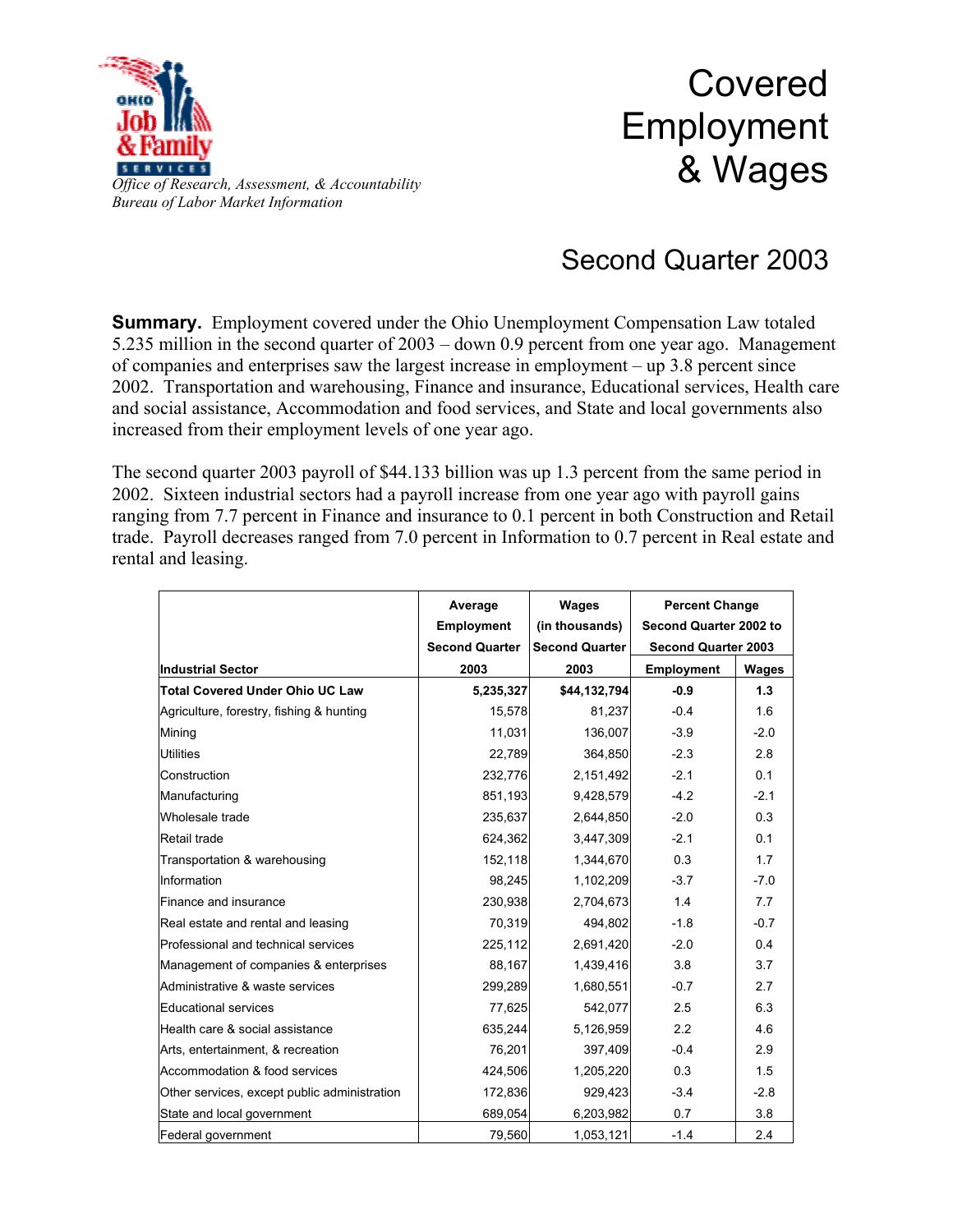Two of Ohio's ten largest counties experienced employment increases in the second quarter of 2003. Butler County saw an increase of 2.7% over its employment level in the second quarter of 2002, while Lorain County increased 0.3% over the same period. Cuyahoga, Franklin, Hamilton, Lucas, Mahoning, Montgomery, Stark, and Summit Counties all suffered employment declines from one year ago.

Eight of the ten largest counties experienced payroll increases since 2002. Payroll gains ranged from 4.6 percent in Butler County to 1.0 percent in Lucas County. Stark and Franklin Counties, however, declined 0.9 and 0.1 percent, respectively.

|                                         | Average               | Wages                 | <b>Percent Change</b><br>Second Quarter 2002 to |              |
|-----------------------------------------|-----------------------|-----------------------|-------------------------------------------------|--------------|
|                                         | <b>Employment</b>     | (in thousands)        |                                                 |              |
|                                         | <b>Second Quarter</b> | <b>Second Quarter</b> | <b>Second Quarter 2003</b>                      |              |
| County                                  | 2003                  | 2003                  | <b>Employment</b>                               | <b>Wages</b> |
| <b>Total Covered Under Ohio UC Lawl</b> | 5,235,327             | \$44,132,794          | $-0.9$                                          | 1.3          |
| Butler                                  | 129,435               | 1,058,517             | 2.7                                             | 4.6          |
| Cuyahoga                                | 749,931               | 7,041,970             | $-1.0$                                          | 1.5          |
| Franklin                                | 672,046               | 6,196,565             | $-1.9$                                          | $-0.1$       |
| Hamilton                                | 539,537               | 5,244,070             | $-0.1$                                          | 2.3          |
| Lorain                                  | 100,683               | 794,276               | 0.3                                             | 1.8          |
| Lucas                                   | 224,217               | 1,920,929             | $-1.5$                                          | 1.0          |
| Mahoning                                | 104,203               | 716,907               | $-1.2$                                          | 1.5          |
| Montgomery                              | 282,917               | 2,486,322             | $-1.2$                                          | 1.1          |
| Stark                                   | 167,193               | 1,242,862             | $-2.6$                                          | $-0.9$       |
| Summit                                  | 257,327               | 2,215,964             | $-0.7$                                          | 2.5          |
| All other counties                      | 2,007,838             | 15,214,412            | $-0.8$                                          | 1.2          |

The chart below presents the percentage of Ohio covered employment in each of the ten largest counties and all other counties combined. Ten of Ohio's 88 counties account for almost 62 percent of the state's covered employment.



## **Second Quarter 2003 Employment - Ten Largest Counties**